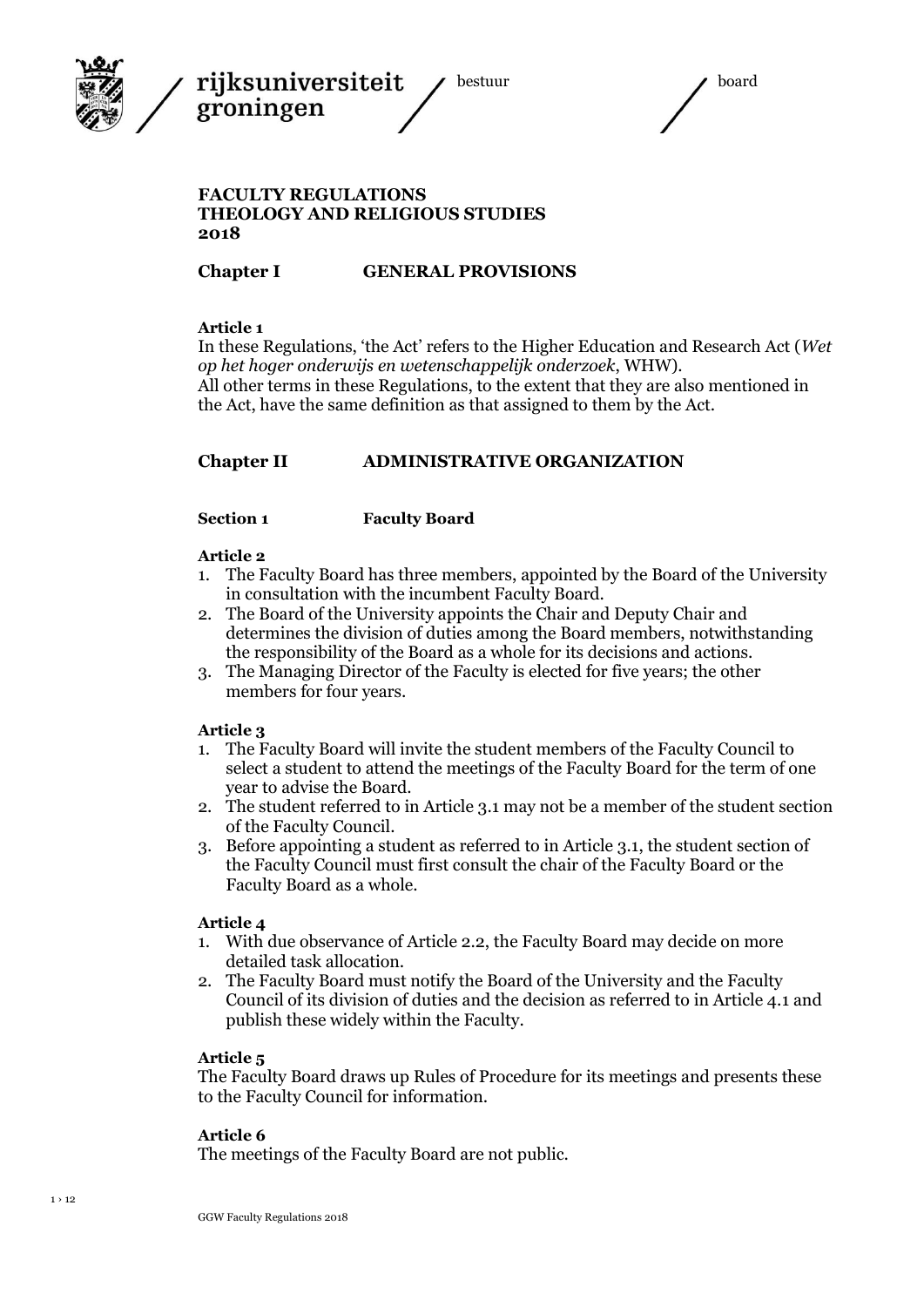



#### **Section 2 Faculty Council**

#### **Article 7**

- 1. The Faculty Council has ten members. Five members are chosen by and from among the staff, five members are chosen by and from among the students.
- 2. The staff members are elected for 2 years; the student members for 1 year.
- 3. Any member elected to fill an interim vacancy will resign at the time when the original member was expected to resign.
- 4. The term begins on 1 September of the year in which the elections for the section in question took place.
- 5. Members of the Board of the University, the Supervisory Board and the Faculty Board may not be members of the Faculty Council.
- 6. The members retire en masse at the end of their term, unless there are no successors due to special circumstances.
- 7. The outgoing members of the Faculty Council may be immediately re-elected for a new term.
- 8. The elections for the Faculty Council will be organized in accordance with the University of Groningen Electoral Regulations.
- 9. The meetings of the Faculty Council are open to the public, unless the Council decides otherwise, bearing in mind the Rules of Procedure.

#### **Article 8**

The powers of the Faculty Council are in line with Article 9.34.3.h of the Act and are included in Chapter 7 of the University Council Regulations.

#### **Article 9**

Membership of the Faculty Council can be terminated due to:

- a. resignation at the end of a term
- b. death
- c. written notification
- d. leaving the Faculty community
- e. transfer to another section as referred to in Article 7.

#### **Article 10**

- 1. The Faculty Council elects from its members a Chair and one or more Deputy Chairs.
- 2. The Chair of the Faculty Council discusses the agenda with the Chair of the Faculty Board in preparation for each Faculty Council meeting. The Chair of the Faculty Board and the Chair of the Faculty Council or their deputies may invite other people to this meeting if they consider this relevant for the points to be discussed.
- 3. The Faculty Board will provide administrative support to the Faculty Council.

#### **Chapter III DEGREE PROGRAMMES**

#### **Section 1 Programme Director**

#### **Article 11**

1. The Faculty Board appoints one Programme Director for each of the Faculty's degree programmes.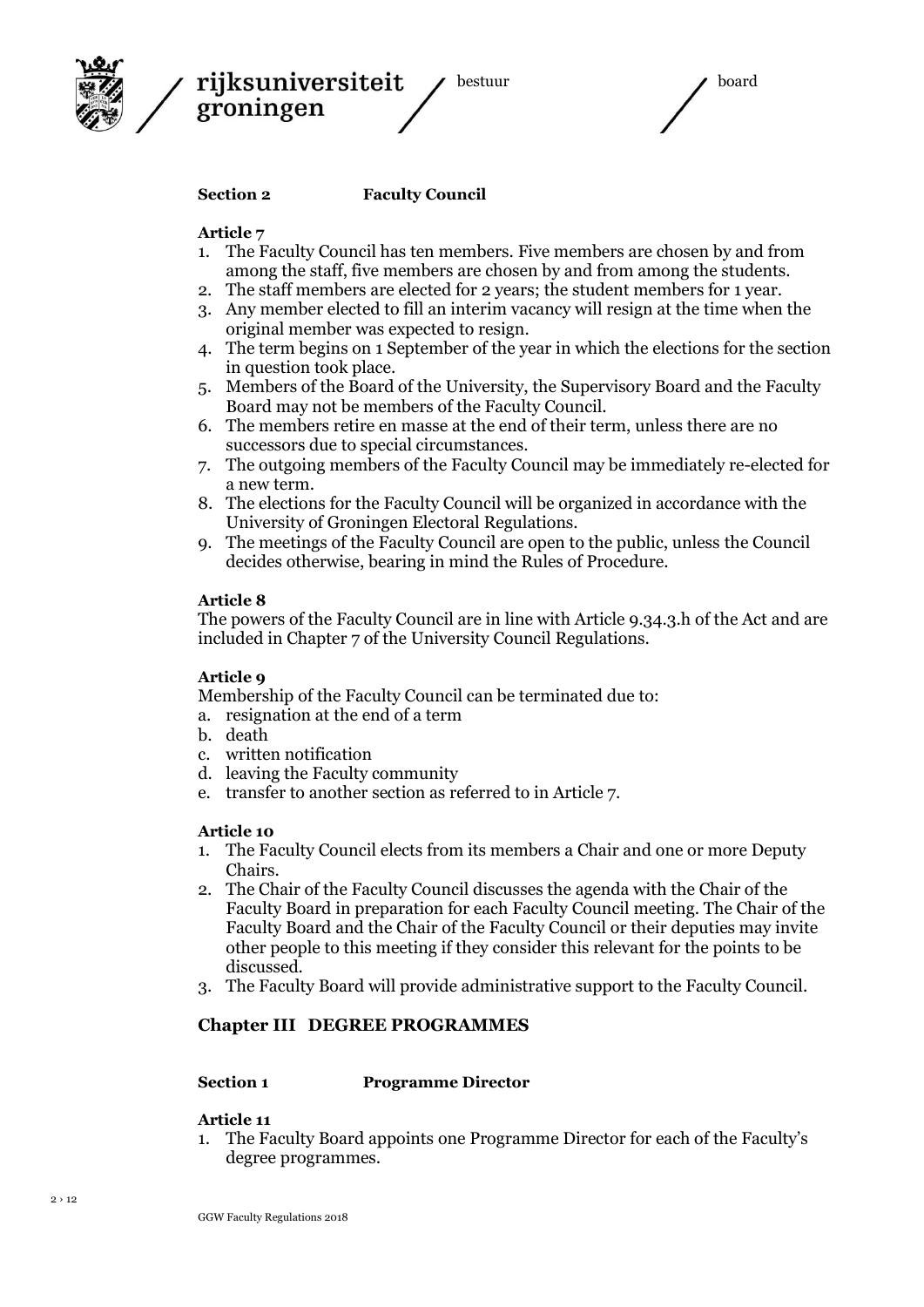

2. The same Programme Director may be appointed for more than one degree programme.

#### **Article 12**

- 1. The Programme Director is in charge of organizing the details of the Teaching and Examination Regulations (OER) on behalf of the Faculty Board. The Programme Director, in consultation with the chair of the relevant department, determines who will be involved in the implementation of the Teaching and Examination Regulations and will provide the necessary directions. If no agreement can be reached, the Faculty Board will decide.
- 2. The Programme Director issues advice to the Faculty Board on the content, composition and programming of the Teaching and Examination Regulations.
- 3. The Programme Director issues advice to the Faculty Board about the system of internal quality assurance and the follow-up of external quality assurance.

#### **Article 13**

The Programme Director is accountable to the Faculty Board.

#### **Section 2 Programme Committees**

- 1. Each degree programme or cluster of degree programmes within the Faculty has its own Programme Committee. The Faculty Board may decide that one Programme Committee can be responsible for several degree programmes.
- 2. Half of the members of the Programme Committee are students and half are other members.
- 3. The composition of the programme committee takes place in line with the procedure as described in the appendix 'Process description for electing OC members' that forms a part of the Faculty Regulations.
- 4. It will be decided every year whether the alternative procedure for selecting members will be maintained. The chosen selection procedure must be established in the Faculty Regulations.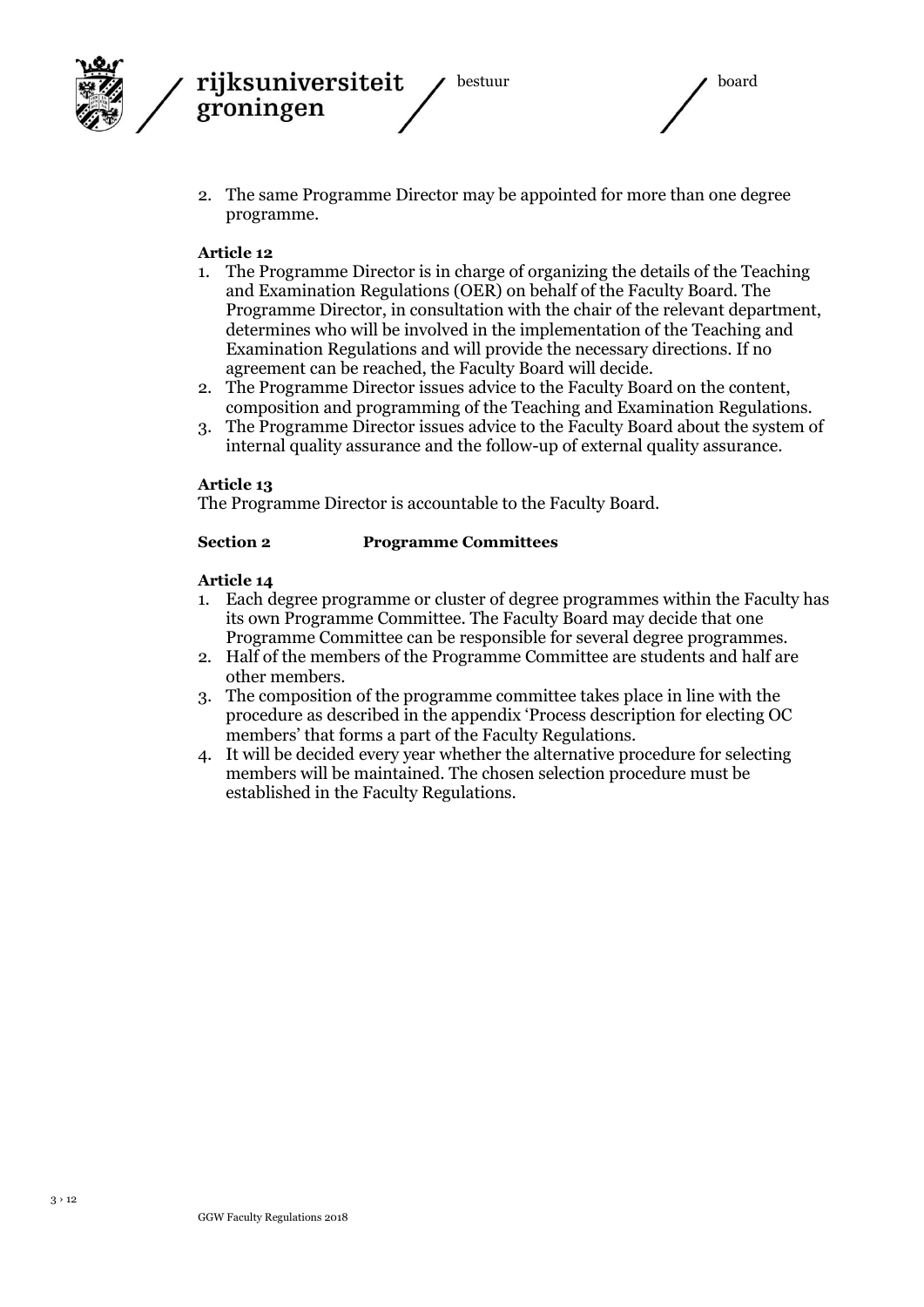

bestuur aan de board

#### **Article 15**

- 1. In accordance with Article 9.18 of the Act, the Programme Committee has as its task to issue advice on how to promote and guarantee the quality of the degree programme. In addition, the Programme Committee has:
- 2. the right of consent with respect to the OER, as referred to in Article 7.13 of the Act, with the exception of the topics listed in Article 7.13.2 under a, f, h to u and x, and with the exception of the requirements referred to in Articles 7.28.4, 7.28.5 and 7.30b.2
- 3. the task of annually assessing how the Teaching and Examination Regulations are implemented
- 4. the right to prior consultation with respect to the OER, as referred to in Article 7.13 of the Act, with the exception of the topics with respect to which the Committee has right of consent on the grounds of (a), and
- 5. the task to upon request or at its own initiative issue advice or submit proposals to the degree programme board, as referred to in Article 9.17.1 of the Act, and the Dean regarding any matter related to teaching within the relevant degree programme(s). The Board or the Dean, respectively, will react within two months of receiving this proposal. The Programme Committee will send the advice and proposals referred to in this paragraph to the Faculty Council for information purposes.
- 6. The Faculty Board and the degree programme board must ensure that whenever a decision to be taken must first be submitted to the Programme Committee for advice or consent in accordance with the Act and these Regulations:
	- a. the Programme Committee is given the opportunity to consult them before advice is issued or approval is given
	- b. the Programme Committee is informed as soon as possible of how this advice or approval will be acted upon
- 7. The Programme Committee sends the advice referred to in Article 18.1 to the Faculty Council for information purposes.
- 8. The Faculty Board will send the Faculty Council a copy of the information referred to in Article 15.2b for information purposes.
- 9. The Faculty Board allows the Programme Committee to use any facilities that are available and that can reasonably be deemed necessary to fulfil its duties. In accordance with Article 9.48 of the Act, the Faculty Board gives the members of the Programme Committee the opportunity to follow any training courses they may need to fulfil their duties for a period to be determined by the Faculty Board and the Programme Committee together. Faculty staff members will be allowed to follow such training courses during working hours and with full pay.

#### **Article 16**

Programme Committee members are appointed for a period of one year. Members can be reappointed.

#### **Article 17**

- 1. The Programme Committee is authorized twice a year to invite the Faculty Board in the presence of the relevant Programme Director to discuss the proposed policy on the basis of its established agenda.
- 2. The Programme Director will consult with the relevant Programme Committee about the implementation of the Teaching and Examination Regulations at least twice a year.

#### **Article 18**

The Faculty Council may adopt a Programme Committee's advisory authority in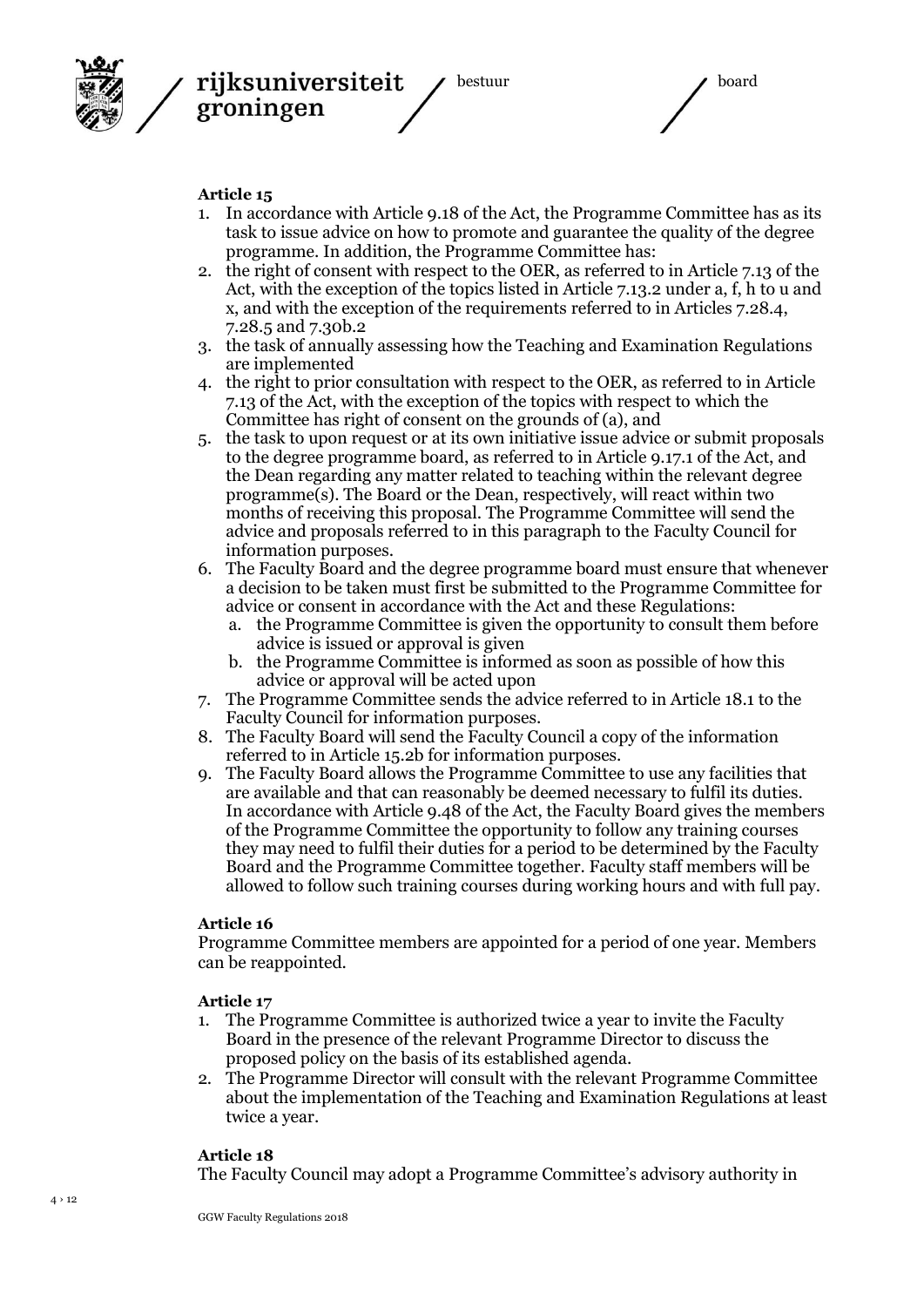

order to lodge a dispute, to the extent that this is in line with the advice of the Programme Committee.

#### **Section 3 Admissions Boards**

#### **Article 19**

- 1. Admission to the degree programme and the various tracks is at the discretion of the Admissions Board of the degree programme. This Board consists of:
	- one member, also the chair, selected from the academic staff who teach on the degree programme
	- one member/two members selected from the academic staff who teach on the degree programme
- 2. The study advisor for the degree programme (or an equivalent member of faculty staff) will be appointed as an advisory member and also as secretary.
- 3. The Faculty Board is responsible for appointing members.

#### **Section 4 Board of Examiners**

#### **Article 20**

- 1. Each degree programme or cluster of degree programmes within the institution has its own Board of Examiners.
- 2. The Board of Examiners is the body responsible for determining, in an objective and expert manner, whether individual students satisfy the conditions set out in the Teaching and Examination Regulations with regard to the knowledge, understanding and skills required to gain a degree.

#### **Article 21**

- 1. The Board of Examiners is established by the Faculty Board, and its members are appointed based on their expertise in the field of the degree programme or cluster of degree programmes involved. At least one member must be a lecturer in the relevant degree programme or programmes, and at least one member must be from outside the relevant degree programme or cluster of degree programmes. The other appointed members are experts in the subjects relevant to the degree programme, teaching content and testing.
- 2. The Board of Examiners may always consult with third parties to enhance its expertise.
- 3. Programme Directors or study advisors may not be members of the Board of Examiners.
- 4. The Faculty Board is responsible for ensuring that the Board of Examiners can function independently and in an expert manner.
- 5. The Faculty Board will consult the members of the relevant Board of Examiners before appointing new members.

- 1. In addition to the duties and powers set out in Article 20, a Board of Examiners has the following duties and powers:
	- c. issuing certificates or statements, bearing in mind the provisions of Article 7.11 of the Act and the Model Certificate including related documents drawn up by the Board of the University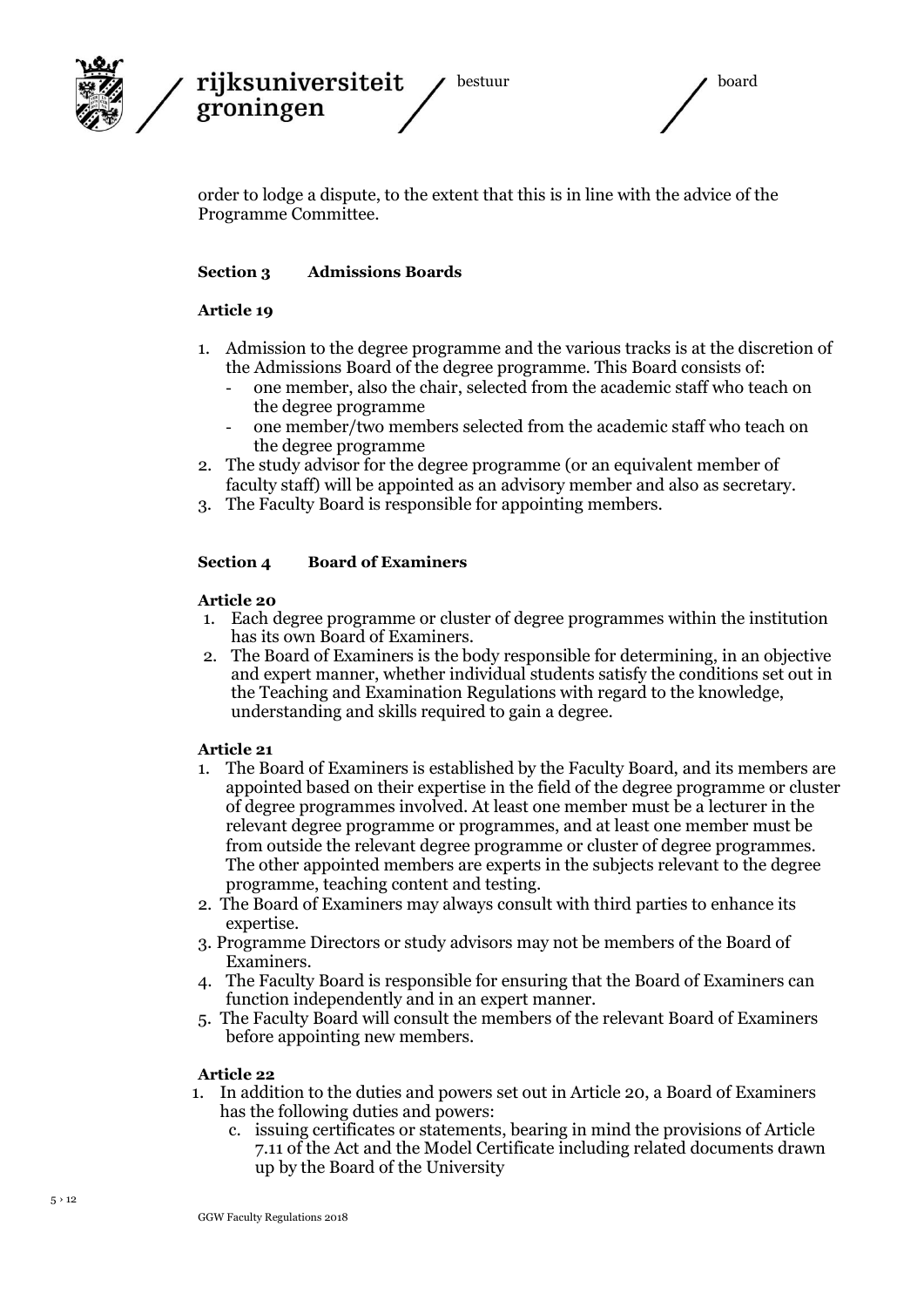

bestuur aan de board

- d. ensuring the quality of examinations and final assessments, notwithstanding Article 7.12c of the Act
- e. drawing up guidelines and instructions within the framework of the Teaching and Examination Regulations referred to in Article 7.13 of the Act, in order to determine the results of examinations and final assessments
- f. the most suitable Board of Examiners may grant permission to a student to follow a degree programme designed by that student, within the meaning of Article 7.3d of the Act, the final assessment of which leads to the conferral of a degree, whereby the Board of Examiners also indicates to which of the institution's degree programmes that programme is considered to belong under the Act
- g. granting exemptions from one or more examinations
- h. issuing advice to the Board of the University regarding the Board's intention to terminate a student's registration as referred to in Article 7.42a of the Act.
- i. Ensuring the quality of the organization and procedures surrounding examinations and final assessments.
- 2. Chairship or membership of the Board of Examiners ends when:
	- a. the appointment term expires and the Chair/member in question cannot or does not want to be reappointed
	- b. the Chair/member takes on a position that is incompatible with membership of the Board of Examiners
	- c. the employment contract ends (for the Chair/internal members)
	- d. the Chair/member starts teaching in one of the degree programmes covered by the Board of Examiners (for external members)
	- e. the Chair/member wishes to end their membership
	- f. the Chair/member demonstrably acts in contradiction of the statutory frameworks and duties of the Board of Examiners and the Faculty Board relieves the Chair/member of their duties on substantiated grounds.
- 3. Any student or extraneus caught cheating may be excluded by the Board of Examiners from participation in one or more examinations or final assessments to be determined by the Board of Examiners, for a period of time also to be determined by the Board of Examiners with a maximum of one year. In serious cases of cheating, the Board of the University, on the recommendation of the Board of Examiners, may definitively terminate the student's registration for the degree programme.
- 4. The Board of Examiners will draw up rules for the performance of the duties and exercising of its powers as set out in Article 20.1b, c and e and in Article 20.2, as well as for the measures that it can take in this context. The Board of Examiners may determine that, under certain conditions to be set by the Board, students need not pass all individual examinations in order to pass the final assessment.
- 5. If a student submits a request or a complaint to the Board of Examiners that involves an examiner who is a member of the Board of Examiners, that examiner may not participate in the process concerning that request or complaint.
- 6. The Board of Examiners draws up an annual report of its activities and presents these to the Faculty Board. In addition, the Board of Examiners may report to the Faculty Board whenever this is deemed necessary.
- 7. With regard to the assessment policy that each Faculty Board may apply, the Board of Examiners has a number of specific duties. These are:
	- to draw up and/or confirm the test design procedure, assessment procedure, assessment criteria and the pass mark for tests and examinations
	- to appoint officials responsible for implementing the various components of the assessment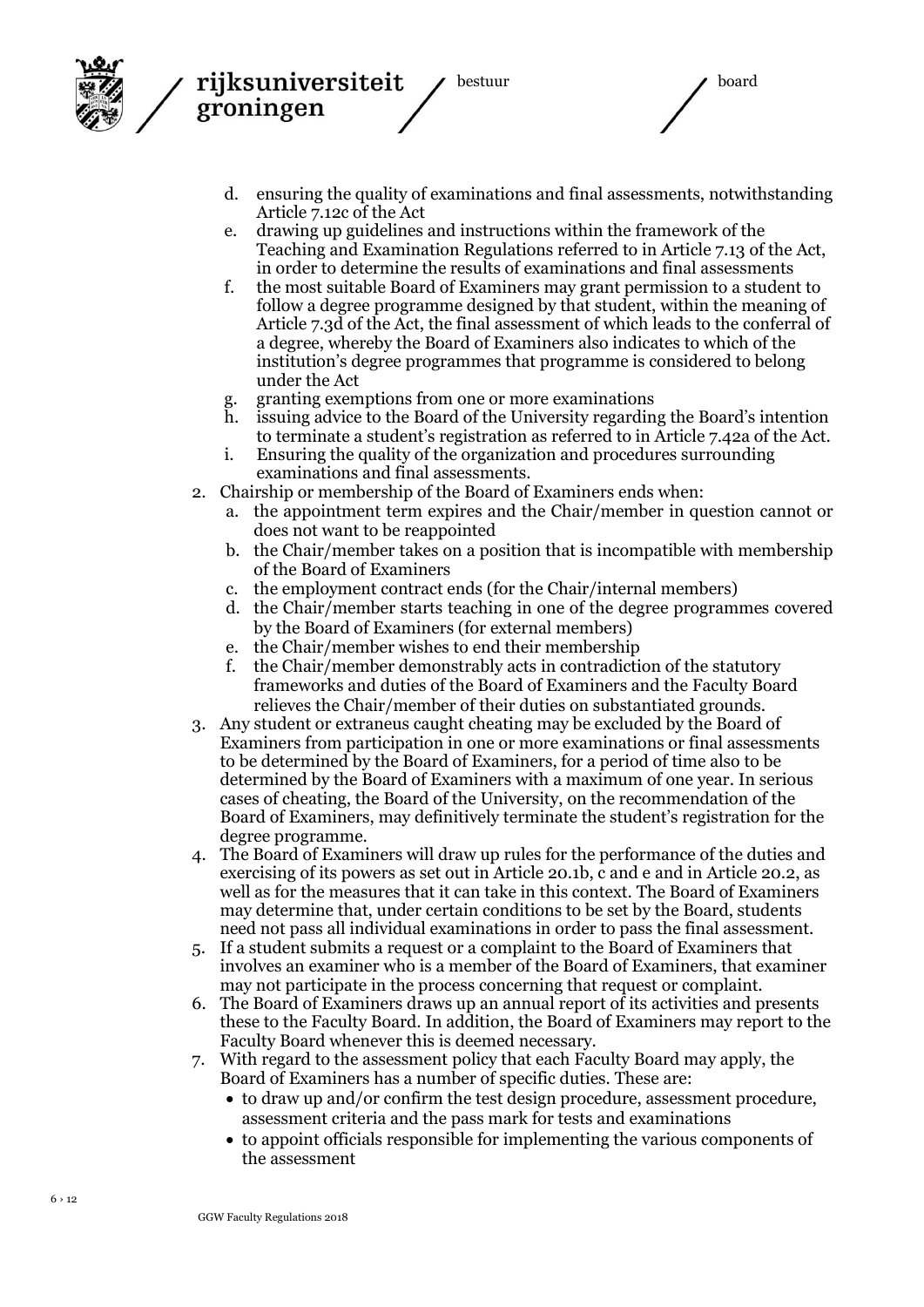

bestuur aan de board

- to determine the method of periodic evaluation and the entire assessment system
- to evaluate the assessment plan in terms of the feasibility of the degree programme's learning outcomes
- to monitor that testing takes place in accordance with the assessment plan approved by the Faculty Board.

#### **Article 23**

- 1. The Board of Examiners appoints examiners to set examinations and determine the results. The Board of Examiners is responsible for ensuring that the examiners can function independently and in an expert manner.
- 2. The Board of Examiners only appoints examiners who satisfy the requirements of professional development in the field of assessment. If this is not the case, a temporary appointment is possible on condition that the examiner is supervised by an examiner who does satisfy these requirements.
- 3. The examiners must provide the Board of Examiners with the information it requests.

### **Chapter IV DEPARTMENTS OF TEACHING AND RESEARCH**

#### **Article 24**

- 1. The Faculty Board establishes departments of teaching and research, called departments, to promote the interrelationships between teaching and research, discussion among people working in the same field, and expertise needed to make responsible decisions in the field of teaching and research.
- 2. Staff who are not allocated to a department on the basis of Article 24 will be allocated by the Faculty Board to Faculty Services.
- 3. The Faculty has the following departments:
	- a. Jewish, Christian & Islamic Origins
	- b. Comparative Study of Religion
	- c. Christianity and the History of Ideas

#### **Article 25**

- 1. The Faculty Board appoints the members of the departments.
- 2. The day-to-day management of the department is in the hands of the departmental board, the chair of which is appointed by the Faculty Board.
- 3. The chair is appointed for a period of three years. Reappointment is possible.

#### **Article 26**

The teaching-related duties of the head of department include:

- a. organizing and distributing among the members of the department all teaching duties assigned to the department by the Programme Director on the basis of the approved teaching programmes
- b. supervising the implementation and coordination of teaching duties with regard to the degree programme(s) for which it is responsible
- c. where necessary, and in close consultation with the Programme Director, identifying personnel-related bottlenecks in the implementation of the degree programmes
- d. arranging programme coordination and guaranteeing the level and coherence of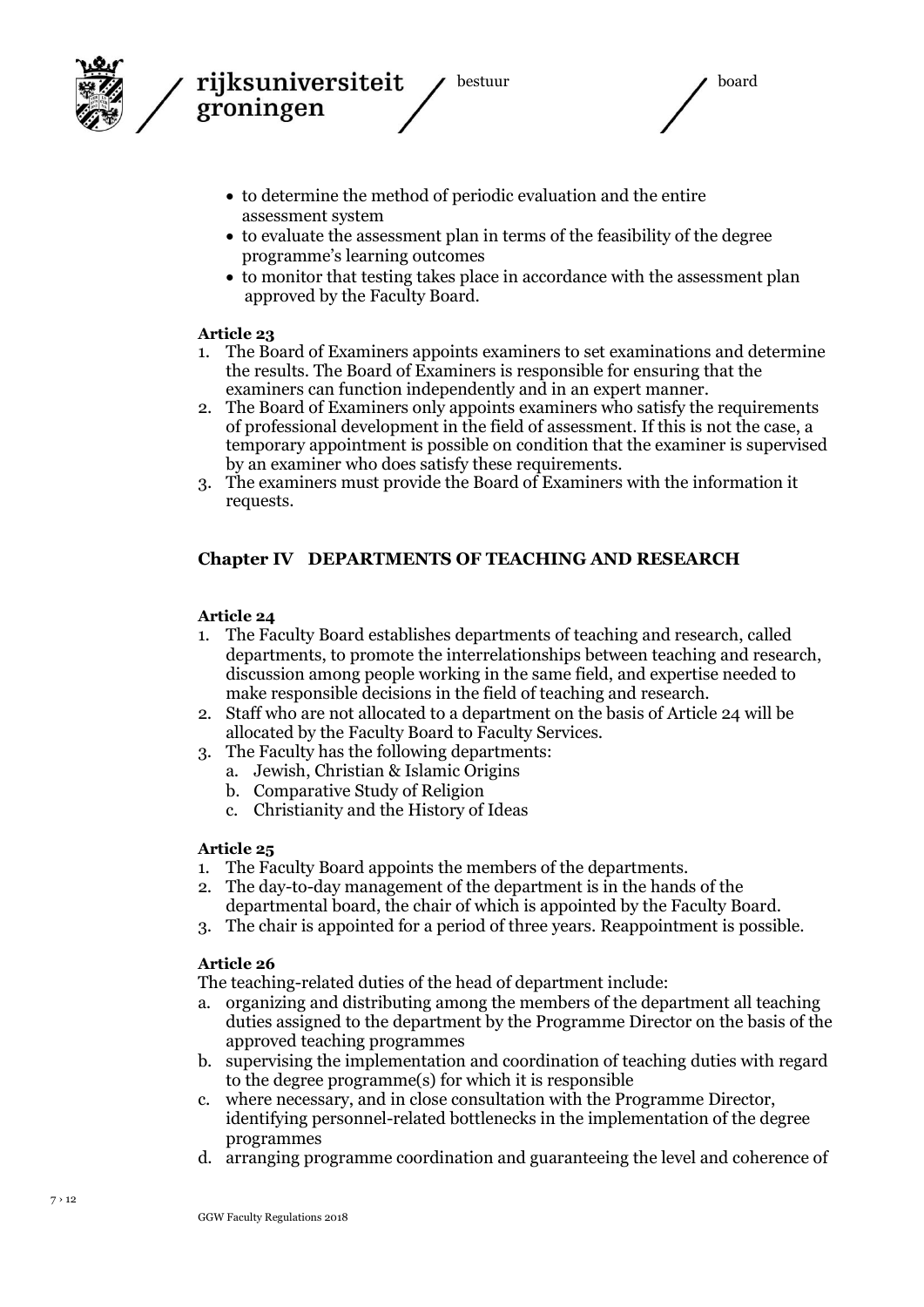



the content of the degree programme(s) falling under its responsibility

e. making agreements with the Faculty Board about permanent and temporary staffing and the selection procedure.

The research-related duties of the head of department include:

- f. implementing the research policy of the Faculty
- g. making agreements with the Faculty Board about permanent and temporary staffing and the selection procedure
- h. exchanging and discussing the research results of the members of the department
- i. advising the Faculty Board on the programming of research.

#### **Article 27**

rijksuniversiteit

groningen

The Faculty Board will meet at least once a year with each head of department to discuss all strategic and other issues regarding the teaching and research for which the head of department is responsible. In addition, the Dean will have work meetings with the heads of department once every two months.

#### **Article 28**

The departments issue advice, upon request or at their own initiative, to the Faculty Board and the Programme Director(s) in all matters related to teaching on all programmes offered by the Faculty.

#### **Article 29**

The departments issue advice, upon request or at their own initiative, to the Faculty Board concerning approval of general guidelines for academic research and approval of the Faculty's research programme.

#### **Article 30**

The departments meet with the Programme Director(s), Programme Committees or the boards/directors of the research institutes or research schools, respectively, once a year, and whenever they request a meeting.

### **CHAPTER V RESEARCH INSTITUTES**

#### **Article 31**

Faculty research falls under the Centre for Religious Studies.

- 1 The Board of the Centre for Religious Studies comprises a chair and at least four other members.
- 2 The Board of the Centre for Religious Studies comprises the Faculty Board member for Research, the chairs of the three departments and the Director of the Graduate School.
- 3 The PhD students nominate a representative from among their number as an advisor to the Board of the Centre for Religious Studies.
- 4 The Faculty Board appoints a Chair.
- 5 The Board is supported by an administrative secretary.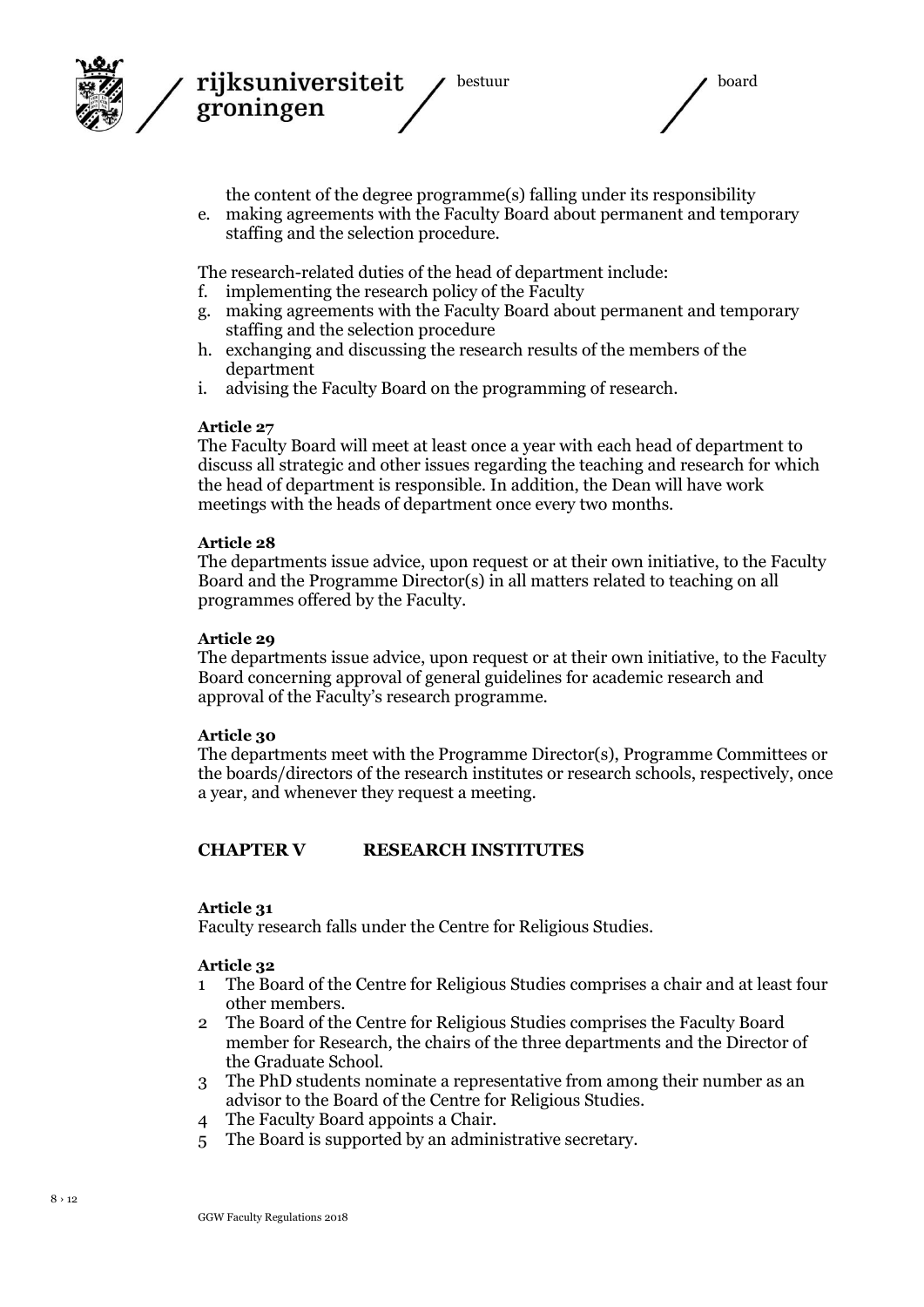



#### **Article 33**

1. The Board of the Centre for Religious Studies advises the Faculty Board on all matters regarding research conducted at the Faculty.

2. The Board of the Centre for Religious Studies advises the Faculty Board on all matters regarding the schedule for research conducted at the Faculty.

3. The Board of the Centre for Religious Studies advises the Faculty Board on all matters regarding the research-related internal and external quality assurance.

#### **CHAPTER VI THE GRADUATE SCHOOL**

#### **Article 34**

- 1. The Faculty has a Graduate School of Theology and Religious Studies.
- 2. The main duty of the Graduate School is to provide teaching for the Research Master's degree programme in Theology and Religious Studies and the PhD programme in Theology and Religious Studies.
- 3. The Graduate School is responsible for supervising:
	- students of the Research Master's degree programme in Theology and Religious Studies
	- PhD students of the PhD programme in Theology and Religious Studies
	- PhD candidates with employee status as referred to in the Collective Labour Agreement for Dutch Universities
	- other PhD students.
- 4. The Graduate School has an academic director, who is appointed by the Faculty Board for a period of four years. The appointment must be approved by the Board of the University.
- 5. The structure of the Graduate School is set out in the Regulations concerning the Graduate School of Theology and Religious Studies.

#### **Chapter VII APPOINTMENT ADVISORY COMMITTEES**

#### **Article 35**

The Faculty Board will appoint an Appointment Advisory Committee, in accordance with the University of Groningen Professor Policy and in preparation for its recommendation to the Board of the University with regard to the appointment of professors to the Faculty.

#### **CHAPTER VIII DEGREE PROGRAMME ADVICE (BSA SYSTEM)**

- 1. The Faculty Board issues advice to each student on whether it is wise to continue studying a full-time or dual Bachelor's degree programme no later than by the end of the first year of registration for the propaedeutic phase.
- 2. Contrary to the provisions of Article 36.1, this advice may be postponed if, as a result of personal circumstances as referred to in the 2008 WHW Implementation Decree, the student's suitability cannot as yet be assessed.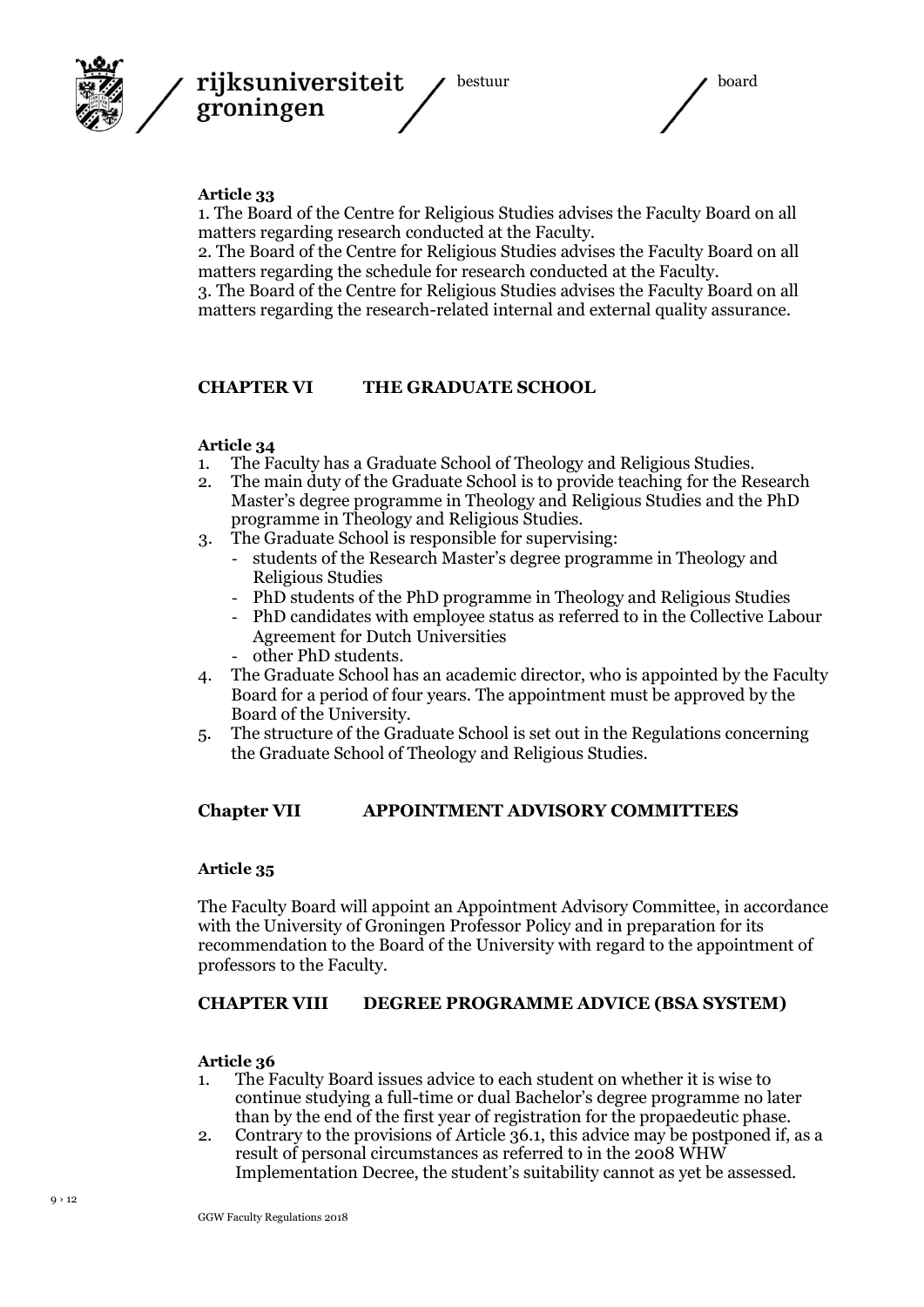

Postponed advice must be issued within the propaedeutic phase.

3. If a binding (negative) study advice applies to a degree programme or cluster of degree programmes, the Teaching and Examination Regulations for the relevant degree programme(s) will include procedural rules to this effect.

### **Chapter IX FINAL PROVISIONS**

#### **Article 37**

In the event of a difference of opinion concerning the interpretation of one or more articles in these regulations, the Faculty Board will have the final say.

#### **Article 38**

- 1. These regulations will come into effect on the day after the Faculty Board is informed of the Board of the University's approval.
- 2. These Regulations replace any earlier Faculty Regulations.

#### **Article 39**

These Regulations may be cited as the 'Faculty Regulations for the Faculty of Theology and Religious Studies 2018'.

As decreed by the Board of the Faculty of Theology and Religious Studies on 21 June 2018 after approval by the Faculty Council on 20 June 2018, and approval by the Board of the University on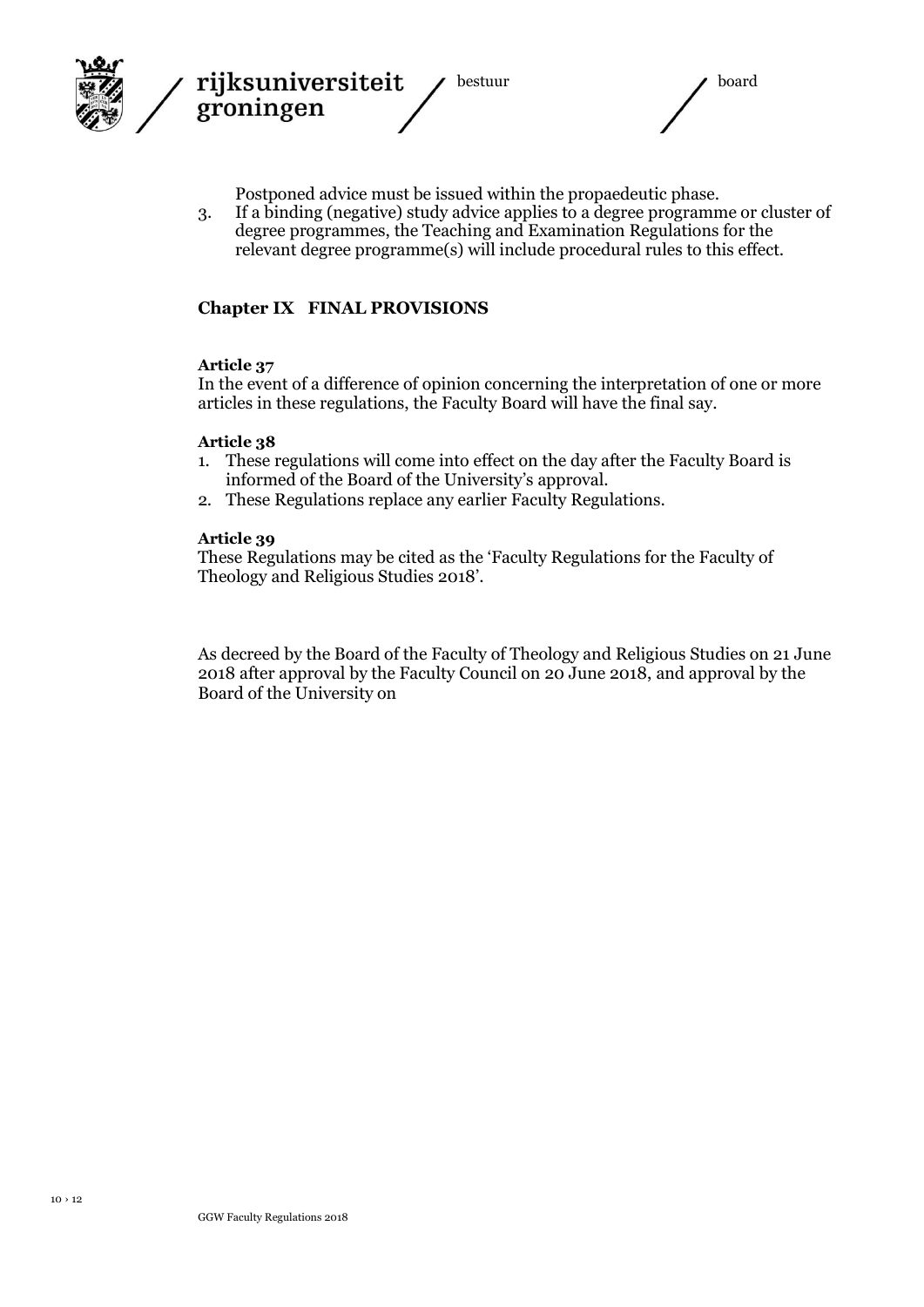



bestuur board

## **Appendix: Procedure for electing members of Programme Committees**

#### **Background**

- 1. The Enhanced Governance Powers (Educational Institutions) Act (WvB, Wet Versterking van de bestuurskracht van onderwijsinstellingen) has come into effect. This Act substantially expands on Article 9.18 of the WHW which covers Programme Committees. The changes regarding the
- 2. Programme Committee came into force on 1 September 2017. The most important change is that Programme Committees (OC) no longer primarily issue advice concerning the OER (Teaching and Examination Regulations). Instead, they have the primary task of making recommendations to guarantee and improve the quality of the degree programme – an altogether much broader responsibility. In addition, the Committee's right of consultation regarding certain elements of the OER has been converted into a right of consent.
- 3. It was also decided that the Programme Committee would henceforth be a consultative participation body.
- 4. Furthermore, the WHW now stipulates that the Programme Committee be authorized to consult with the board or director of the degree programme twice a year about proposed policy.

#### **Process**

- 1. The description of the process for electing OC members is the result of discussions with the Chair of the Faculty Council. The Programme Committee was consulted, and its advice incorporated into the procedure.
- 2. This process is true to the spirit of the Enhanced Governance Powers Act, which regards the Programme Committee as a consultative participation body, and to the size of the Faculty.
- 3. The proposal is to implement the procedure immediately, and to include the change in the Faculty regulations from next academic year.
- 4. The Programme Committee regulations state that the way the committee is formed must be re-evaluated every year. The proposal is to hold this evaluation after the elections of spring 2018 and to include the adapted procedure in the new Faculty regulations.